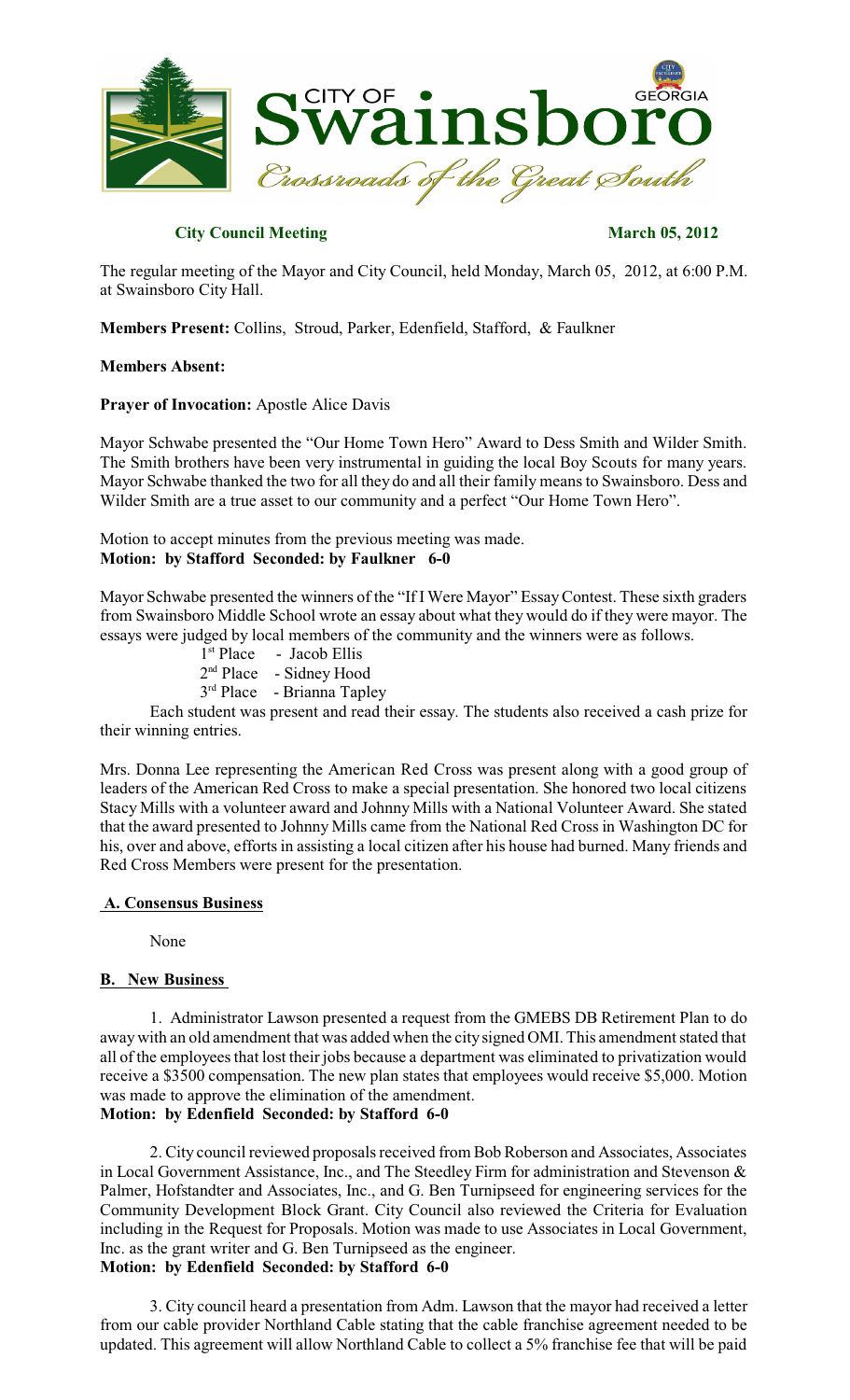to the city of Swainsboro as pursuant of Georgia State law 36-76-4(c)(5). Motion was made to adopt the resolution as follows;

# **CITY OF SWAINSBORO RESOLUTION**

# **A RESOLUTION OF THE CITY OF SWAINSBORO AUTHORIZING THE MAYOR AND CITY COUNCIL TO ESTABLISH A FRANCHISE FEE APPLICABLE TO HOLDERS OF CABLE AND VIDEO FRANCHISE ISSUED BY THE STATE OF GEORGIA**

**WHEREAS**, the City of Swainsboro shall be notified by the Secretary of State's Office and a cable or video provider of an application for a state issued franchise in the city;

**WHEREAS,** the City currently collects a franchise fee from any current cable or video provider;

**WHEREAS**, the City considers collecting a franchise fee from a cable or video provider utilizing the public rights of way as compensation to the public for the use of the rights of wayand a means of promoting the public health, safety, welfare and economic development of the City and to protect public works infrastructure;

**WHEREAS,** the City is authorized to collect a franchise fee of up to 5%, the maximum amount established by federal and state law, of each cable or video providers gross revenues generated within the city;

**NOW THEREFORE BEIT RESOLVED**, that the Mayor and Council of the City of SWAINSBORO hereby requires a franchise fee of 5% for any cable or video state franchise issued in its corporate boundaries by the State of Georgia pursuant to O.C.G.A. 36- 76-1 et seq. known as the "Consumer Choice for Television Act" of 2007.

RESOLVED by the Mayor and Council of SWAINSBORO this 5<sup>th</sup> day of March, 2012.

> \_\_\_\_\_\_\_\_\_\_\_\_\_\_\_\_\_\_\_\_\_\_\_\_\_\_\_\_\_\_ Honorable, Charles Schwabe, Mayor

ATTEST:

By:  $\_$ 

Al L. Lawson, City Adm.

SEAL

# **Motion: by Faulkner Seconded: by Stroud 6-0**

# **C. Old Business**

1. Council heard the application request of Bharatkumar Patel dba Emanuel Discount 119 South Central St. for beer and wine package only. Mayor Schwabe announced this was a public hearing, was anyone present to speak for or against the application. No response. Motion was made to grant.

# **Motion: by Faulkner Seconded: by Stroud 6-0**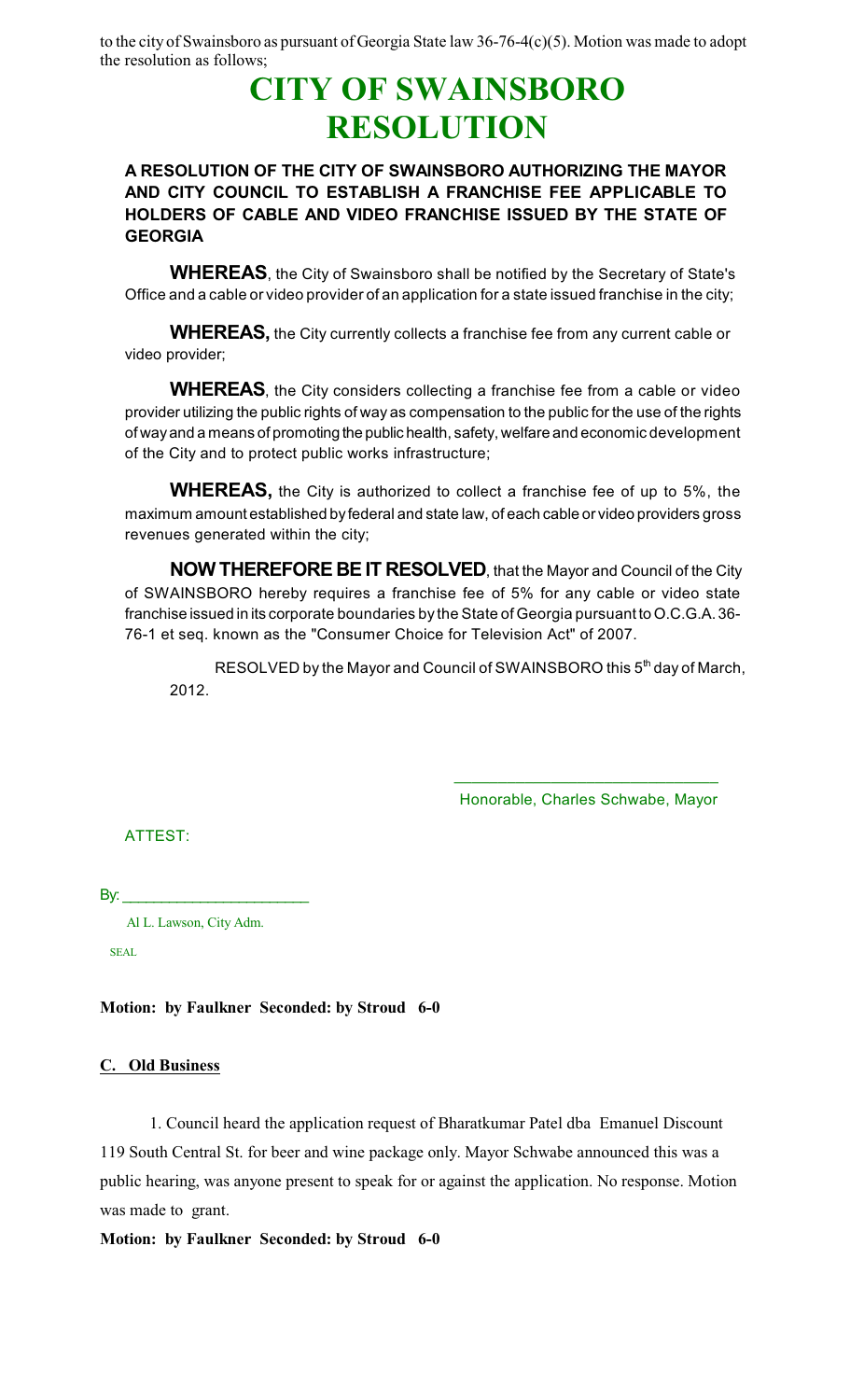3. Council heard the application request of Betsy Estrada dba Las Lomas Mexican Restaurant 686 South Main St. for mixed drink consumption. Mayor Schwabe announced this was a public hearing, was anyone present to speak for or against the application. No response. Motion was made to grant.

# **Motion: by Stafford Seconded: by Edenfield 6-0**

# **D. Committee Reports**

**Police**: Councilperson Faulkner reported the Police Banquet was very good. She congratulated all of the officers on their accomplishments and awards.

Police Chief Ellison presented a copy of the 2012 fine schedule. Council reviewed the schedule and requested that it be published in the local paper for two weeks. Motion wasthen made to publish the fine schedule in the local news paper.

**Motion: by Parker Seconded: by Stafford 6-0**

**Executive:** Councilperson Stroud had no report.

**Public Works:** Councilperson Parker reported on the removal of tires in the city. He reported that the transfer station was charging \$6.00 per car tire, \$7.00 per truck tire, and \$27.00 per tractor tire for a disposal fee.

He reported that the doors at the recycle center had not been repaired, and a bid was forthcoming for the repair work.

**Fire:** Councilperson Stafford reported on the January fire calls.

**Recreation:** Councilperson Collins reported softball was getting started.

**Airport:** No report

**Water & WW:** Councilperson Edenfield reported that the old 2" water line on Kite Hwy was being replaced with a new 6" line.

City water loss is being looked into. We are checking to make sure that all water is metered and we will be sounding the pipes in the downtown area to check for leaks.

The recent rains have stretched the sewage system. The engineers are looking at solutions on the run times of the lift stations.

**Downtown Development:** Lynn had no report.

**Administrative:** Routine

**Building Inspection:** Administrator Lawson reported that Bruce had asked him to report that an abandoned house, located at 431 Rentz St., had been torn down by the owner Otis Williams.

**Mayor :** Mayor Schwabe reported that the Pine Tree Festival events will all be held in the downtown area.